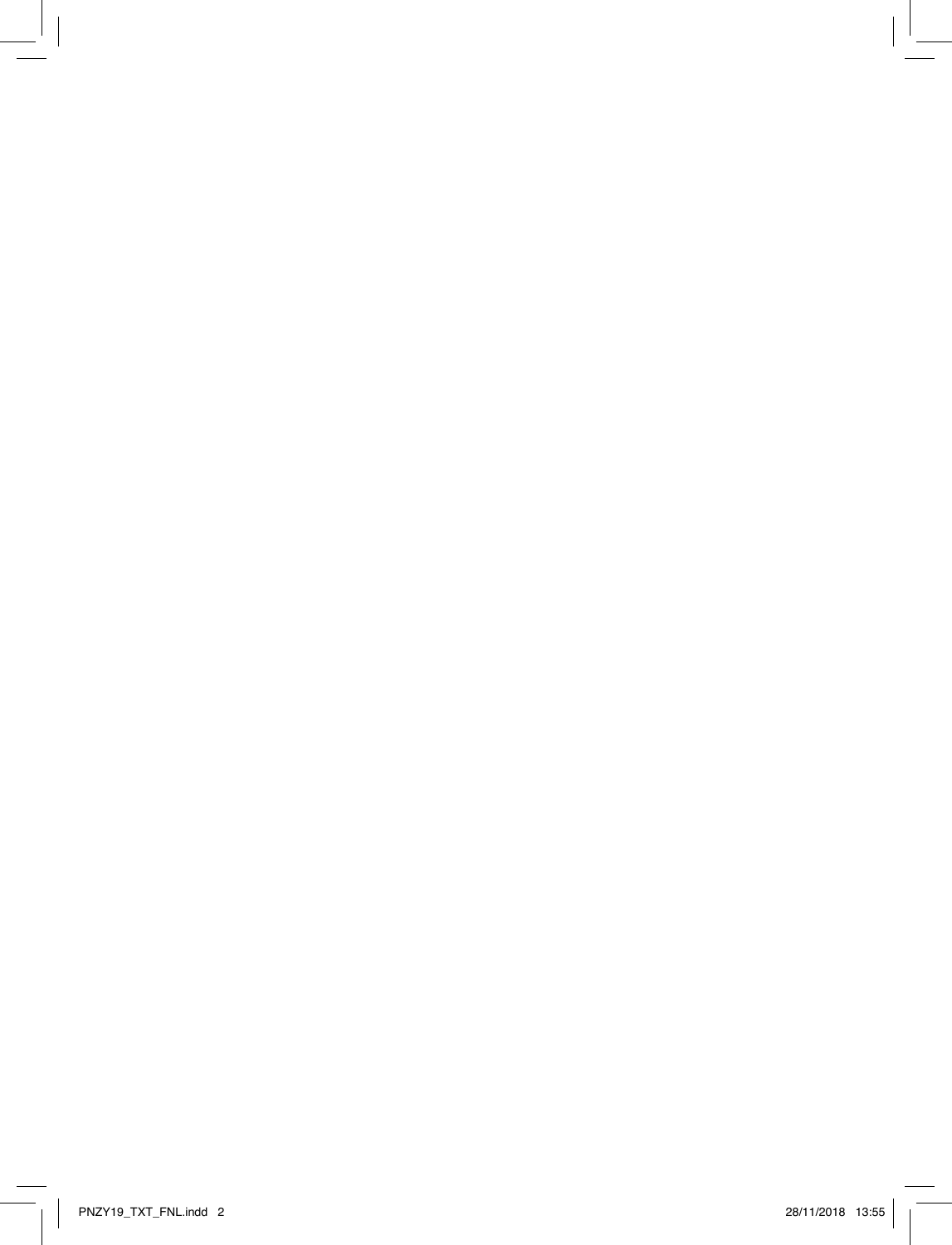# **2019 Poetry New Zealand** Yearbook

Edited by Jack Ross

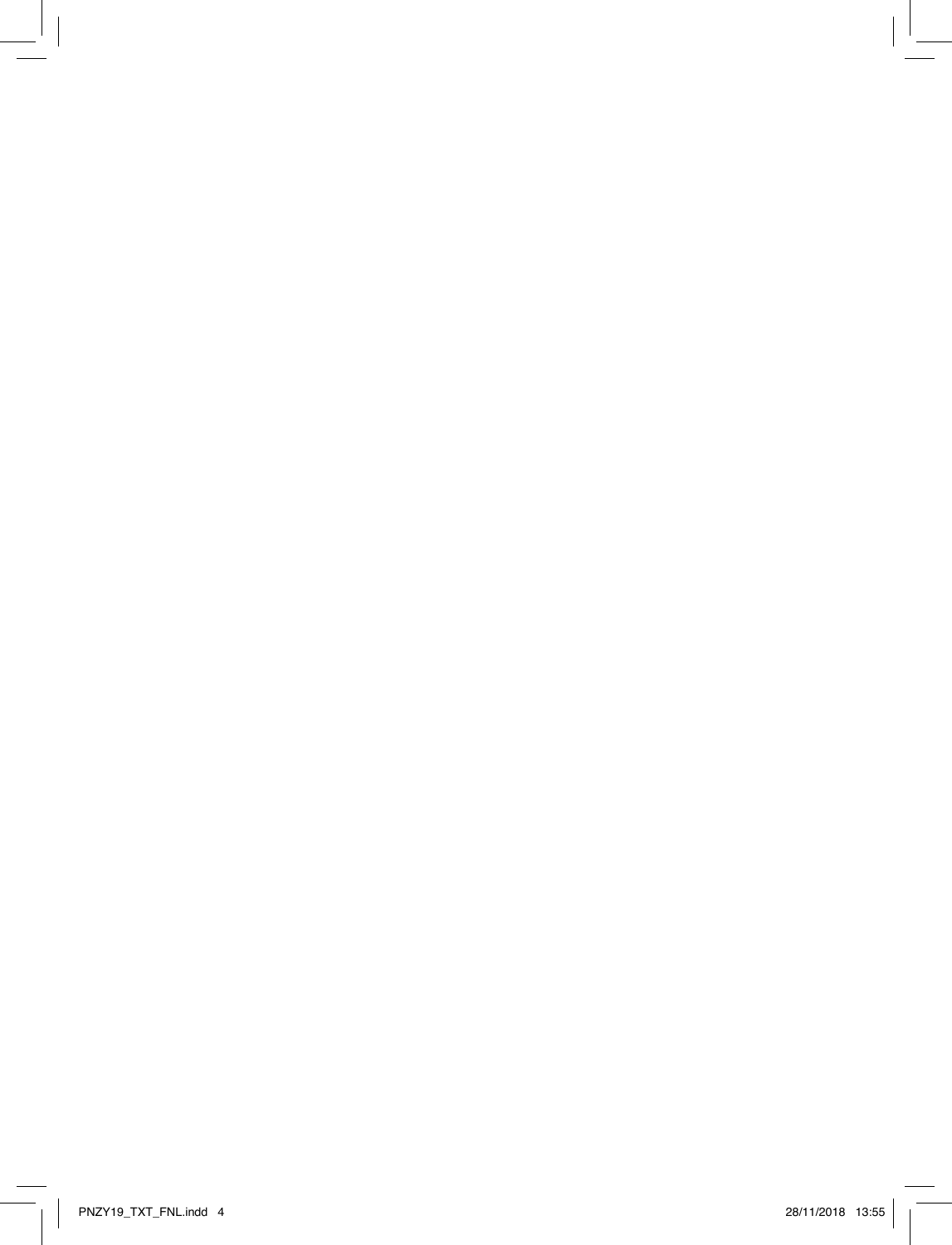# **Contents**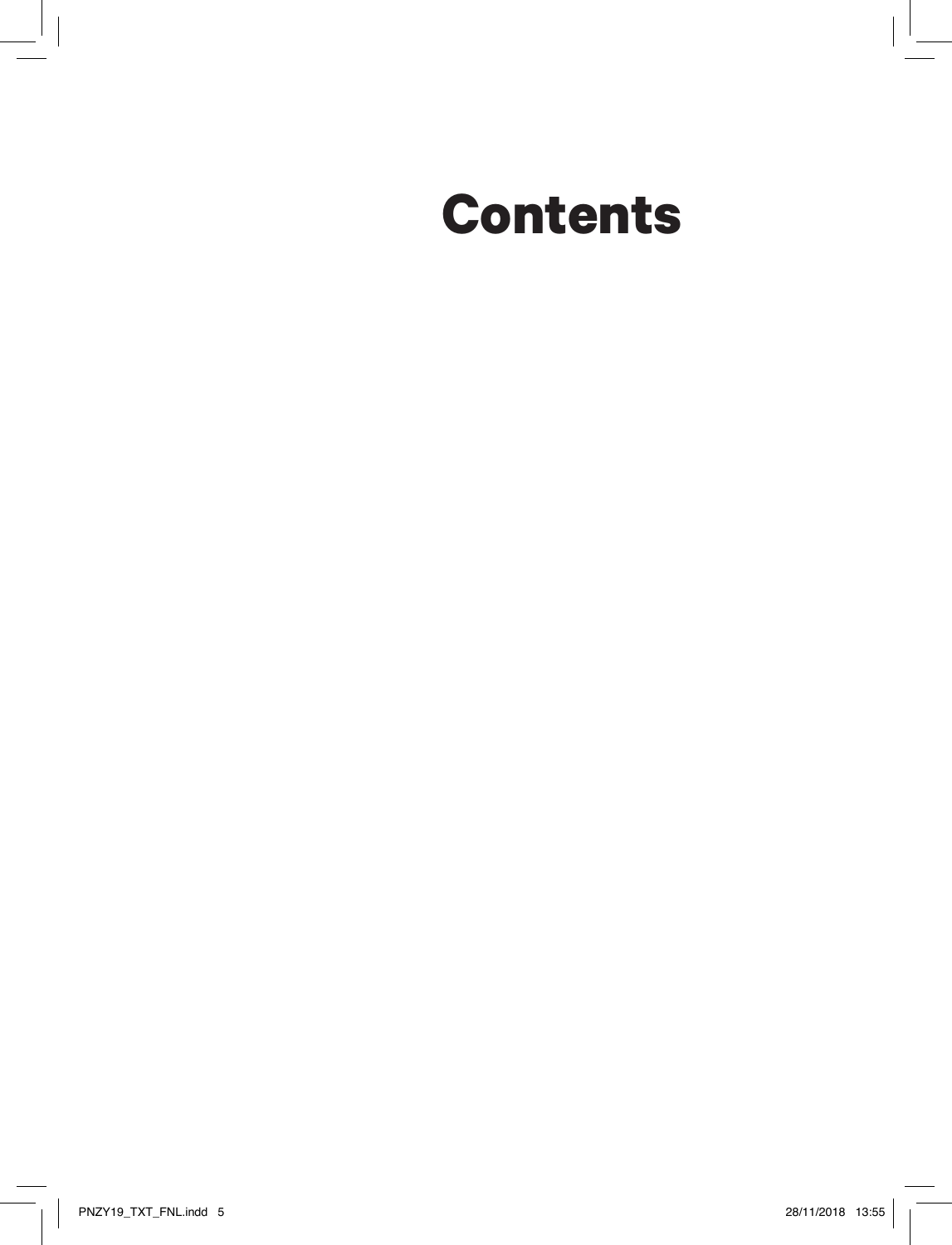### **EDITORIAL**

 What makes a poem good? Jack Ross

### **FEATURED POET**

- Stephanie Christie biographical note
- Microchasm
- Crossing the Park
- Unfinished Objects
- Amethyst
- -OH
- Mag[net]ic
- Flow(n
- Clod
- Krisis.
- Poverty Mentality
- FleshselF
- SQWANDER
- Nix
- Madeness
- Stephen Hawking's Dead
- Mall Song
- Parachute
- Felt calculus
- Bode
- An interview with Stephanie Christie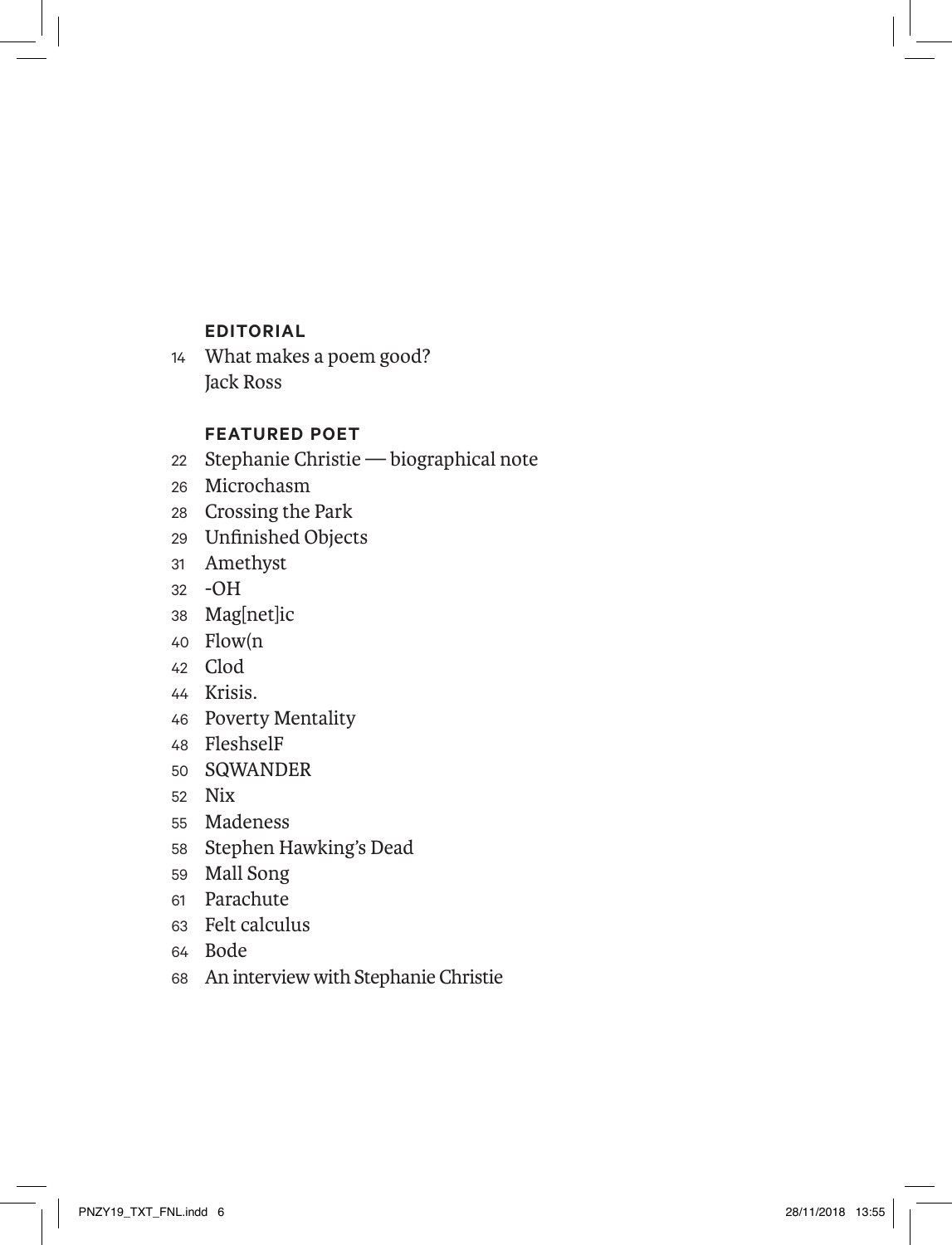#### **NEW POEMS**

76 Gary Allen The God complex John Allison *Die Luft hier in Laft . . .* Aimee-Jane Anderson-O'Connor Mice

81 Shelley Arlidge Albatross 83 Tony Beyer The Globe Victor Billot So as not to wake Benjamin Blake Lost Recordings Mark Broatch Kererū Steve Brock Humble wine Owen Bullock not knowing Chris Cantillon Truckdriver Marisa Cappetta Homeless like bones Mariana Collette DNA E. J. Doyle Inheritance Rachael Elliott Wheel Johanna Emeney RLSV Mike Evans Impermanence 105 Rachel J. Fenton Break

 Miguel Ángel Arcas Finales de los sesenta The end of the sixties, trans. Charles Olsen Stu Bagby Who is it who remembers? 87 Cindy Botha My Mother's Hands, Mine Rose Collins the Port Hills hare considers rock fall risk Jennifer Compton Cat Sitting in Brunswick East Bonnie Etherington Catcall on Oakton Street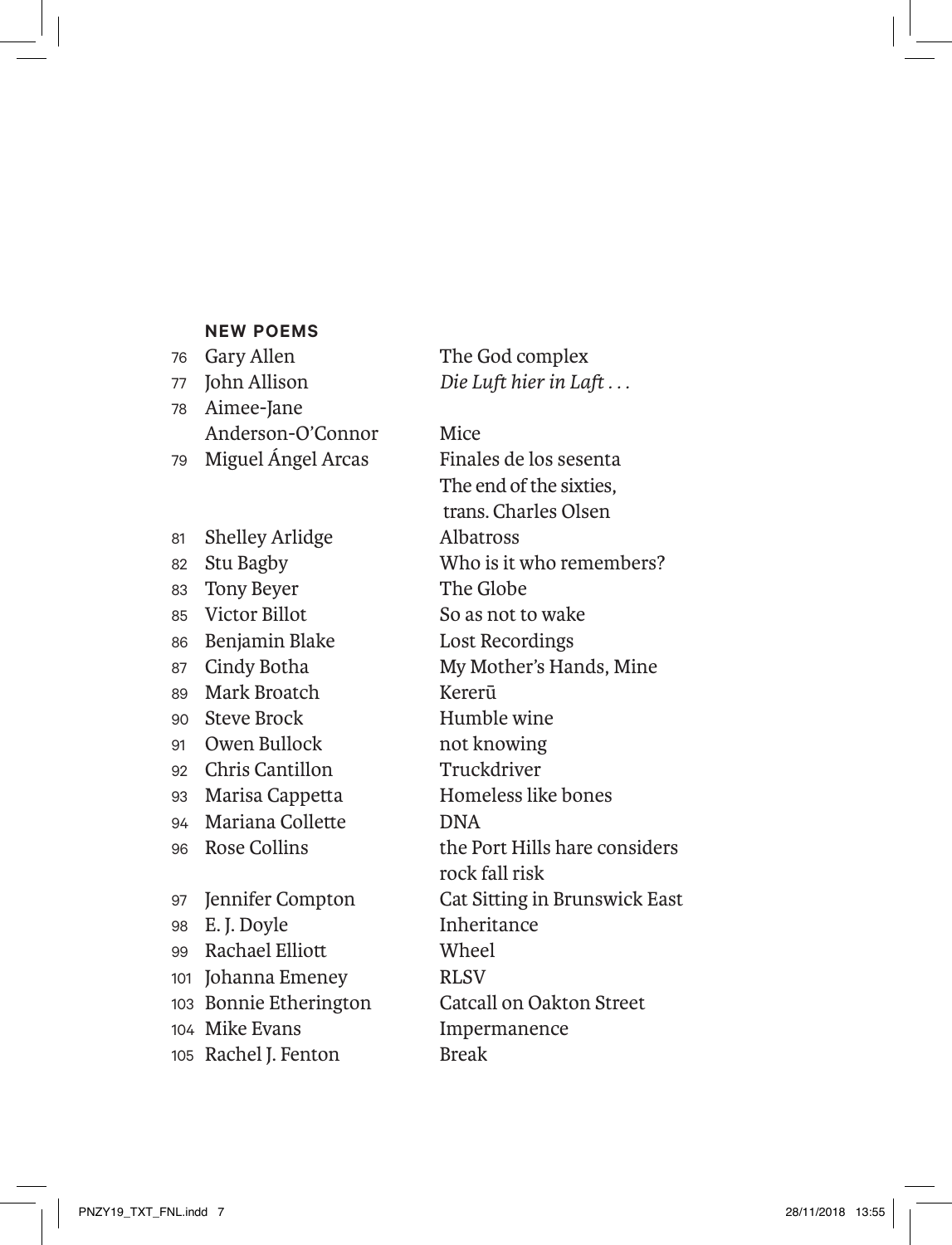Jess Fiebig morning after Sue Fitchett I, robot Katie Fitzpatrick Confession Dara Flaws Dad Alexandra Fraser Piha night Kim Fulton This is it, Ruahine Range Ruth Hanover The Oranges 118 Jenna Heller tanka Sara Hirsch Nocturnal Joy Holley Twenty Alice Hooton Lover 123 Amanda Hunt Family Skeletons Gail Ingram Morning flight Ross Jackson The exit 129 Annie Tuarau Jones For My Sister Robert Kempen Hey, what is going on 132 Paula King The Square Katrina Larsen Life is Like a Bag of Cats 135 Jessica Le Bas Near Blind Channel 137 Wes Lee By the Lapels 138 Michele Leggott the wedding party Izzy Lomax-Sawyers Pre-loved 142 Olivia L. M. The harrowing ... Victoria McArthur Self Portrait

 Paula Harris I will go on tour and read my poetry all over the world Adrienne Jansen The children in the dark canoe Lincoln Jaques The Things He Left Behind Elizabeth Kirkby-McLeod The Daughter Goes To Hospital By Car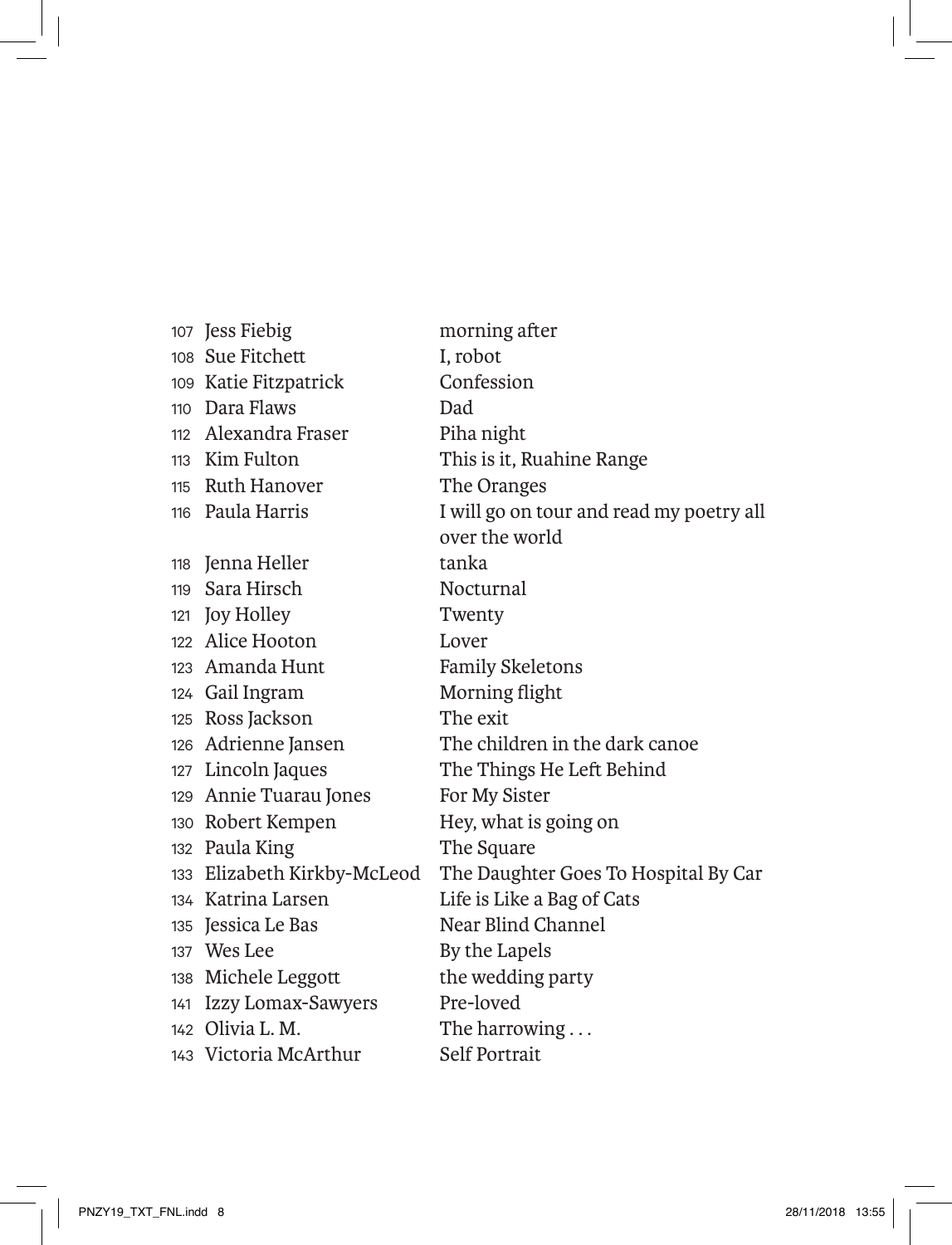Isabelle McNeur Moss D. S. Maolalai Raspberries Ria Masae Children's Eyes Layal Moore Two Margaret Moores Black and White Martha Morseth The street Stephen Oliver Protocols Bob Orr The Vegas Girl essa may ranapiri Gallows Vaughan Rapatahana Rangiaowhia, 1864 172 Ron Riddell Remains of the Day Fiona Roberton Chinese medicine Siobhan Rosenthal Whanau 177 Dadon Rowell **Lily Bennett** Sigune Schnabel Grenzland

 Olivia Macassey Elephants Happy Parents under the Microscope Mary Macpherson On being unwilling to click 'I forgot my password' Fraser Munro Paper bags don't have feelings Emma Neale The Tasti<sup>TM</sup> Taste Guarantee Affidavit Keith Nunes In the bookshop uttering Hayden Pyke Danger is my Family Name ngā rākau Gillian Roach The Object Disappeared Jeremy Roberts A Movie Ticket & a Little Bit of Philosophy Borderland, trans. Simon Lèbe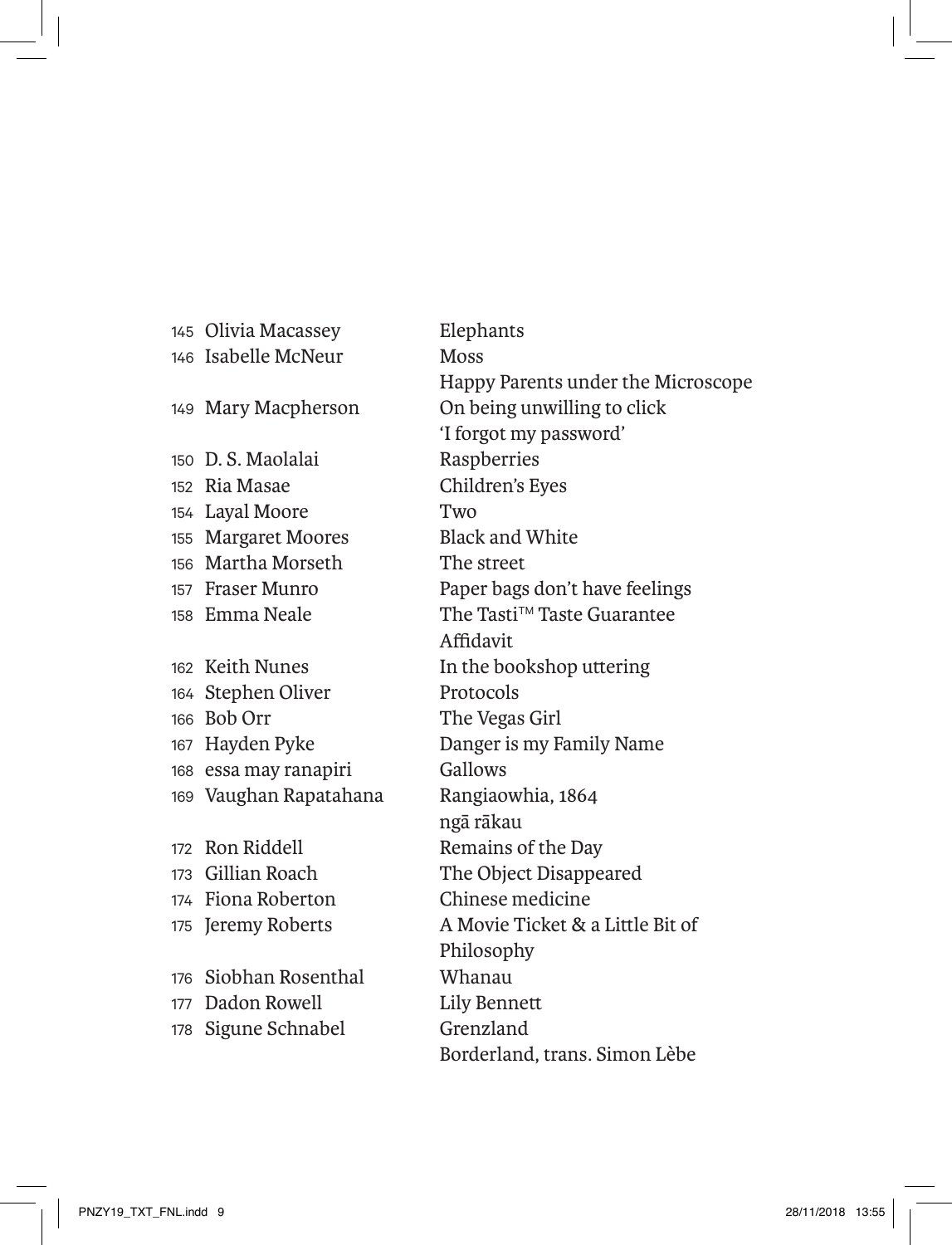180 Sarah Shirley Long lie 181 Tracey Slaughter mostly a/b/c/d archaeological 184 Barry Smith Arrival 185 Ian C. Smith Remembering Willie Pep 186 Lauren J. Smith you never know what's on the other side 187 Elizabeth Smither Ten conductors Strange dream 189 Stephen Smithyman My Father and the Poplar Tree, 1979 190 John Tarlton On Sabbatical 191 Loren Thomas Friends 192 Tybalt intimacy is a sick puppy 193 Bryan Walpert from *Micrographia*: Of the bookworm Of the pores of bodies 196 Laura Williamson Wrong turn on the Hump Ridge Track 198 Sue Wootton from *Typewriter songs*: Anywhen **Olivetti** 200 Sigred Yamit Sweater 201 Grace Yee for the good husband 203 Mark Young Concerning 204 Zuo You 我接受了他的歉意 I Accepted His Apologies, trans. Yi Zhe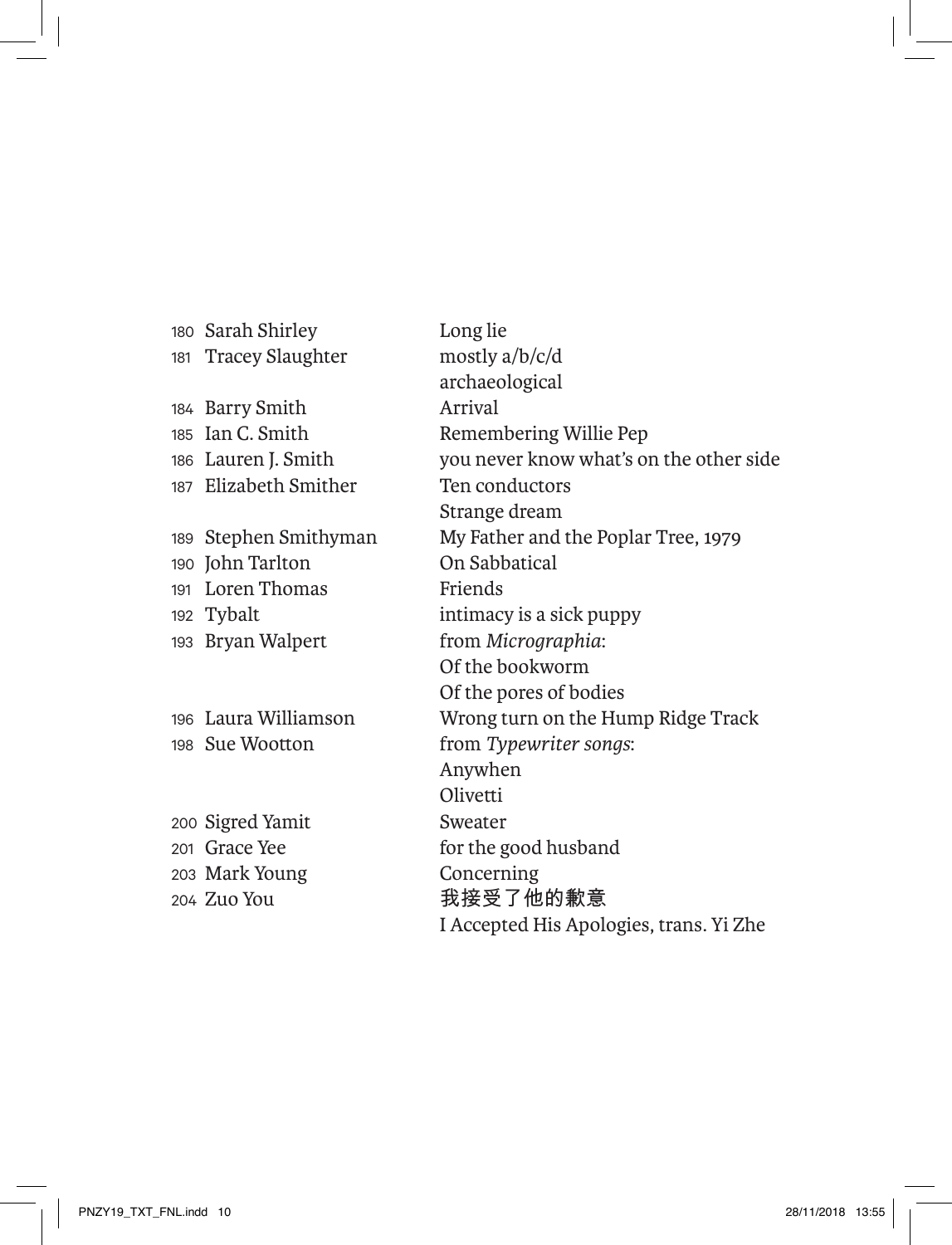### **COMPETITIONS Poetry New Zealand Poetry Prize**

| 206 Wes Lee         | The Things She Remembers #1 |
|---------------------|-----------------------------|
| 210 Brett Gartrell  | After the principal calls   |
| 213 Natalie Modrich | Retail                      |

### **Poetry New Zealand Yearbook Student Poetry Competition**

| 214 Aigagalefili    | 275 Love Letters to Southside |
|---------------------|-------------------------------|
| Fepulea'i-Tapua'i   |                               |
| 217 Kathryn Briggs  | Earth is a Star to Someone    |
| 218 Amberleigh Rose | Snake's Tongue                |

### **ESSAYS**

| 222 Elizabeth Kirkby-McLeod Telling without looking |                                        |
|-----------------------------------------------------|----------------------------------------|
| 234 Jessica Pawley                                  | Dreaming of death: The hangover of     |
|                                                     | history in Derek Walcott's 'The        |
|                                                     | Schooner Flight'                       |
| 247 Erena Shingade                                  | A Buddhist hermitage on Great Barrier  |
|                                                     | Island: Richard von Sturmer's Suchness |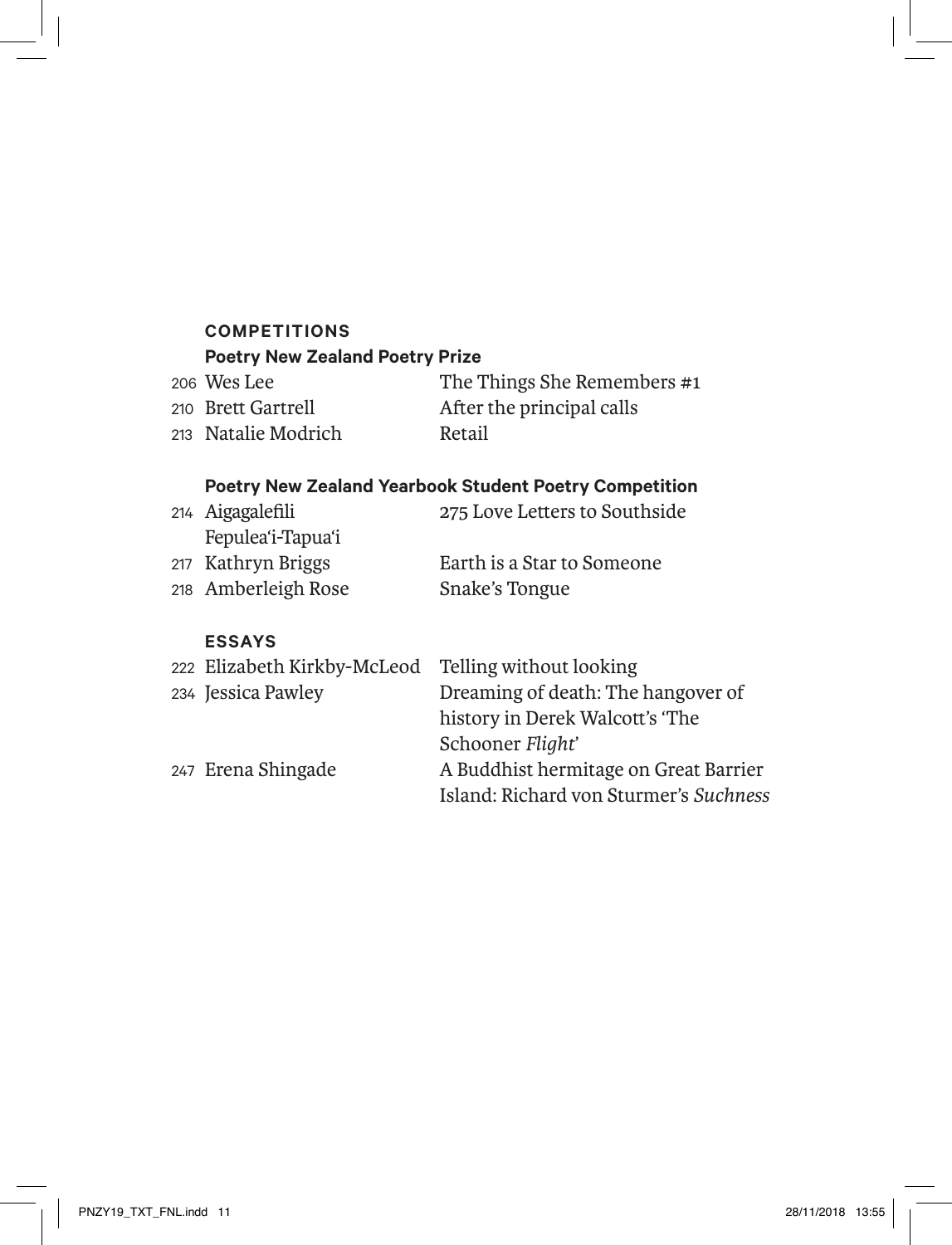| <b>REVIEWS</b>              |                                         |
|-----------------------------|-----------------------------------------|
| 262 Ella Borrie             | Owen Bullock                            |
| 265 Mary Cresswell          | Anna Jackson / Marlène Tissot / tātai   |
|                             | whetū / Majella Cullinane               |
| 271 Rachael Elliott         | Rogelio Guedea / Jan Fitzgerald         |
| 275 Johanna Emeney          | Michele Leggott                         |
| 279 Matthew Harris          | Mark Pirie                              |
| 283 Elizabeth Kirkby-McLeod | Jenny Powell / Damian Ruth / Mercedes   |
|                             | Webb-Pullman                            |
| 289 Bronwyn Lloyd           | John Howell / Annabel Wilson            |
| 297 Elizabeth Morton        | Michael Steven / Tony Beyer             |
| 303 Jack Ross               | Dan Davin / Alistair Paterson / Johanna |
|                             | Emeney                                  |
| 314 Richard Taylor          | Keith Westwater / Peter Rawnsley        |

# **ABOUT THE CONTRIBUTORS**

# **ABOUT POETRY NEW ZEALAND**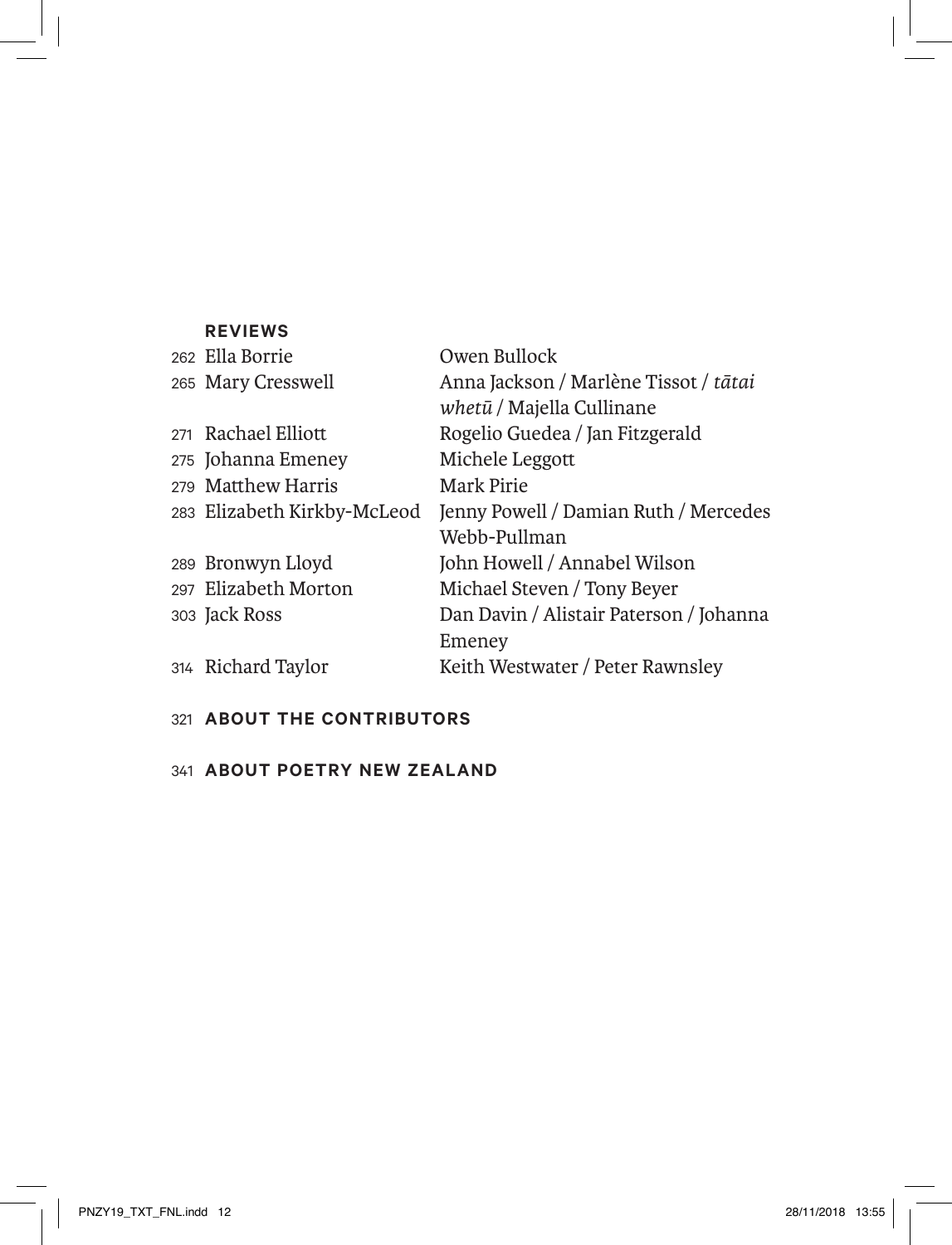# **Editorial**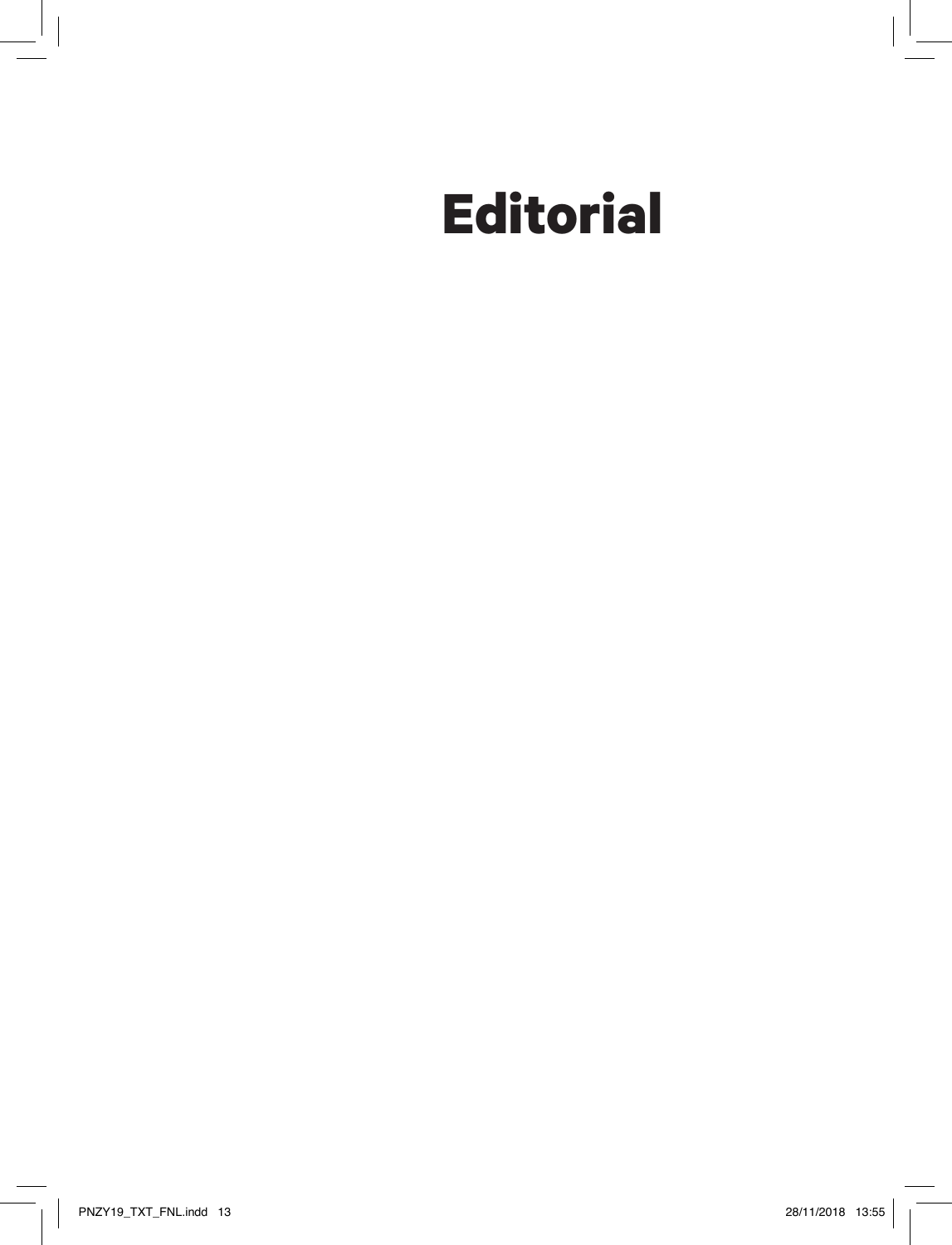# **What makes a poem good?**

It's a somewhat absurdly ambitious premise for an editorial, you may think. Certainly *I* did, when I was booked to speak on the topic at the 2018 Manawatū Writers' Festival. I won't attempt to reprise everything that I said on that occasion (vanity — not to mention sanity — forbids), but I thought I might mention a few points. First up is a quote from Robert Graves, one of my favourite poetry gurus:

The most popular theory advanced to account for the haunting of houses is that emanations of fear, hate or grief somehow impregnate a locality, and these emotions are released when in contact with a suitable medium. So with a poem or novel, passion impregnates the words and can make them active even divorced from the locality of creation. (*On English Poetry*, 1922)

You see what I mean? What a man! Graves, fresh from the trenches of the Western Front — and even fresher from the psychoanalyst's couch goes on to argue in favour of the even more sweeping opinion that 'Art of every sort . . . is an attempt to rationalize some emotional conflict in the artist's mind.'

If the work created as a result succeeds somehow in resolving or at least exteriorising the conflict in question, he claims, then it can be said to be successful — for that artist, at any rate. There is, however, no automatic reason to expect this success to translate to others. If, by some stroke of luck, it *does*, then we have what is commonly thought of as a 'work of art'; i.e. something that speaks meaningfully to the emotional conflicts and traumas of others, as well as to yourself.

Certainly, as an editor, I have to acknowledge a certain futility in most of my attempts to make objective judgements about poems. A. E. Housman said that he always knew the real thing because it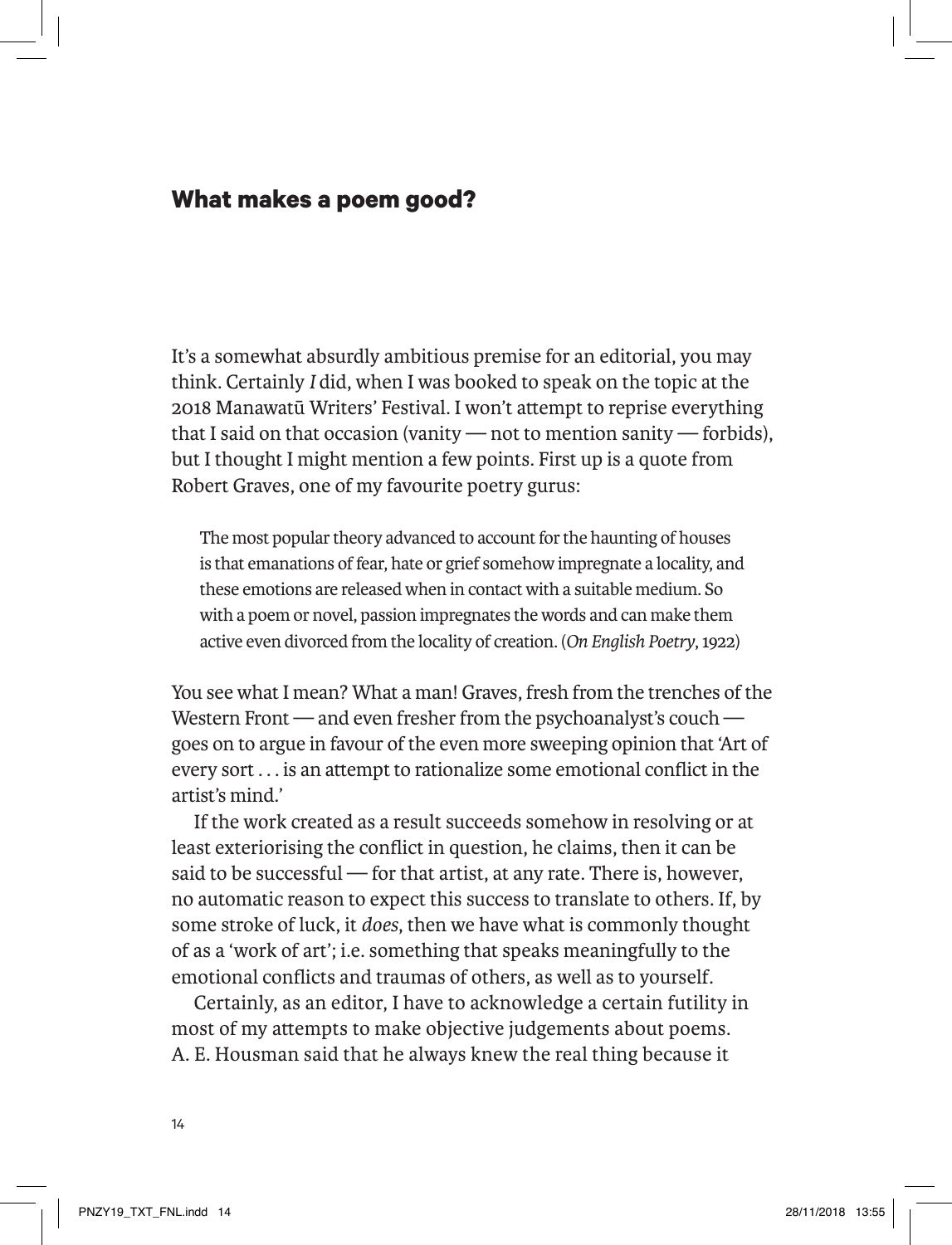made the hairs on his chin stand up while he tried to shave. In other words, even that most austere of Classicists had to resort to a physical reaction rather than any more reasoned definition of poetry.

As my father grew older, and especially after his first stroke, we began to see a more emotional side of him (the exact words the doctors used were 'emotionally labile' — apparently a common symptom of cerebral damage). In layman's terms, he would burst into tears at the drop of a hat. Any mention of war sacrifice, moral courage, or bravery of any kind, would have him sniffing away in a manner that would probably have embarrassed him profoundly as a younger man. It certainly embarrassed *us* as the more-or-less standard products of a repressed Kiwi upbringing.

Even at the time I felt ashamed of this embarrassment, and tried to persuade myself to look on at such displays with joy and affection. It's hard to overcome the conditioning of a lifetime, though.

Now it's happening to me! I have always been pretty susceptible to uplifting speeches or noble acts in movies —— that moment in *Rabbit-Proof Fence*, for instance, when the little girl pulls herself up off the sand to struggle on for just a few yards more with her sister in her arms . . . Pretty much the whole of that movie, in fact. I could make a list. Jimmy Stewart in *Mr Smith Goes to Washington* ('Lost causes are the only ones worth fighting for . . .'); Cher in *Mask* ('Now you can go anywhere you want, baby'); Gregory Peck in *To Kill a Mockingbird* ('Stand up, child, your daddy's passing'). You know the sort of thing.

It's starting to affect my poetry reading, too. It's not that all the poems I like now have to be tragic or elegiac: humour is a pretty strong emotion, too, and everyone needs a good laugh from time to time. It's just that I'm no longer afraid of being moved by them — by the last lines of Brett Gartrell's 'After the principal calls', for instance:

The dogs broke into the hen house stringing two birds out in bloody feathered scraps. My son cornered the panting terriers washed the blood from their lips as they licked the tears from his eyes.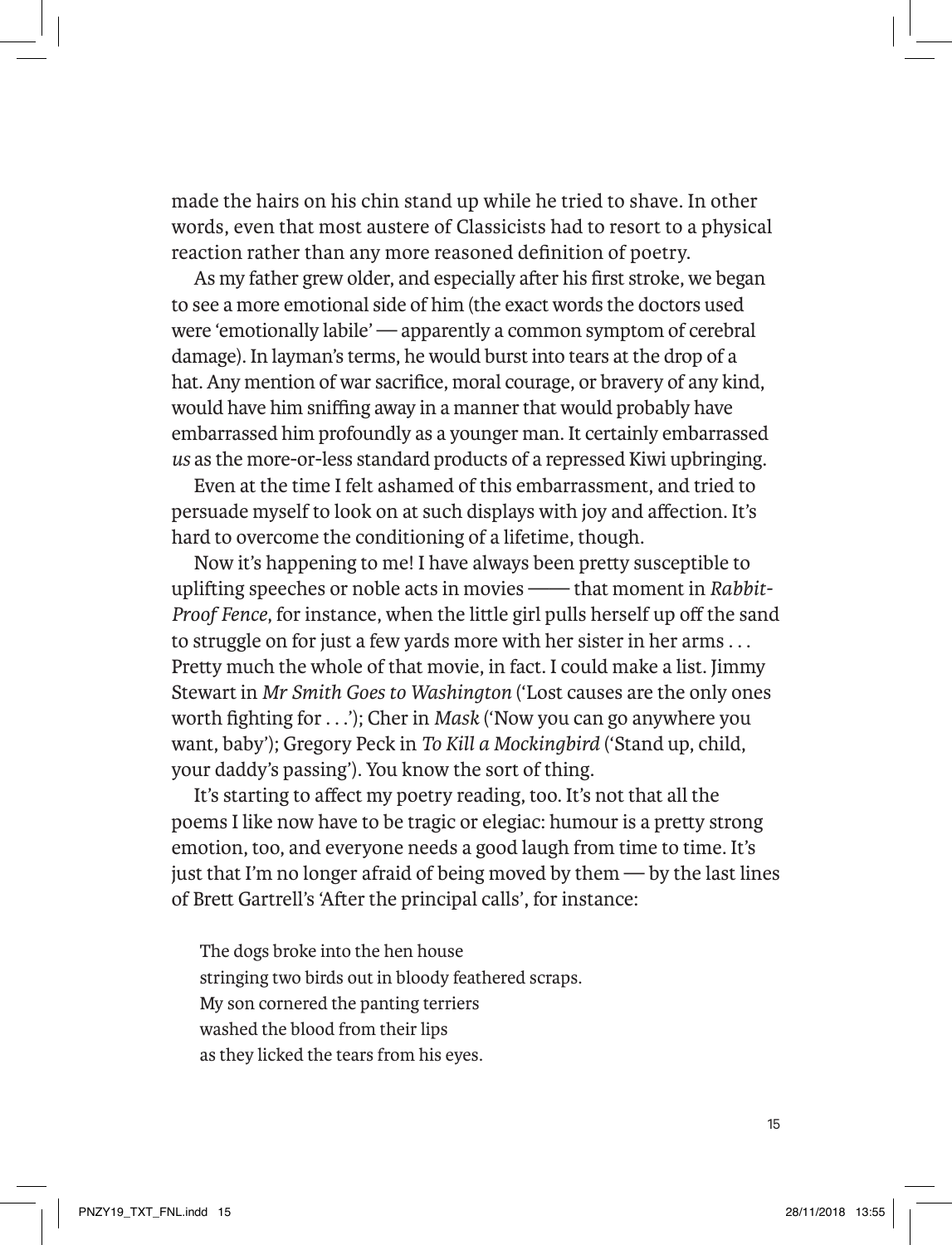Or, for that matter, by the whole of Wes Lee's extraordinary 'The Things She Remembers #1', which is almost the only poem I could imagine knocking Brett's into second place in our annual Poetry New Zealand competition:

Standing looking in the mirror saying: No, No / The cold orange lipstick of the Big Nurse / The patient who screamed like a bird / her mouth wide as the abyss / The patient who jumped on my back, kicked in her heels, tried to gee me up like a donkey / The painful embarrassment of being thirteen / The laughter of the nurses / At a terrible time I believed / At terrible times I still believe / There are still things left to sell / On the bus a wasp and a homeless man.

My God, there's some pain in that poem! I *hope* that it had some success in working out certain traumas for its author (as prescribed by Robert Graves). Whether it did or not, it certainly works for me.

It's not that I sit here boo-hooing as I read through all the submissions for each issue — but every now and then something in one of them sits up and looks alive, persuades me that something is being worked out there that might be relevant to others simply because it seems so relevant to me.

It must have been very difficult for A. E. Housman to shave without constantly cutting himself. Every time he thought of 'Into my heart an air that kills / From yon far country blows' or 'Fear no more the heat o' the sun / Nor the furious winter's rages', up the little hairs would go.

I wouldn't trust myself to read out loud either Brett or Wes's poems — or quite a few of the other wonderful poems I have included in this edition of the *Yearbook*, either — but I'm very glad the poets wrote them. Glad to have had the privilege to read them and to present them for the rest of you to fall for as hard as I did. (That's if you're not still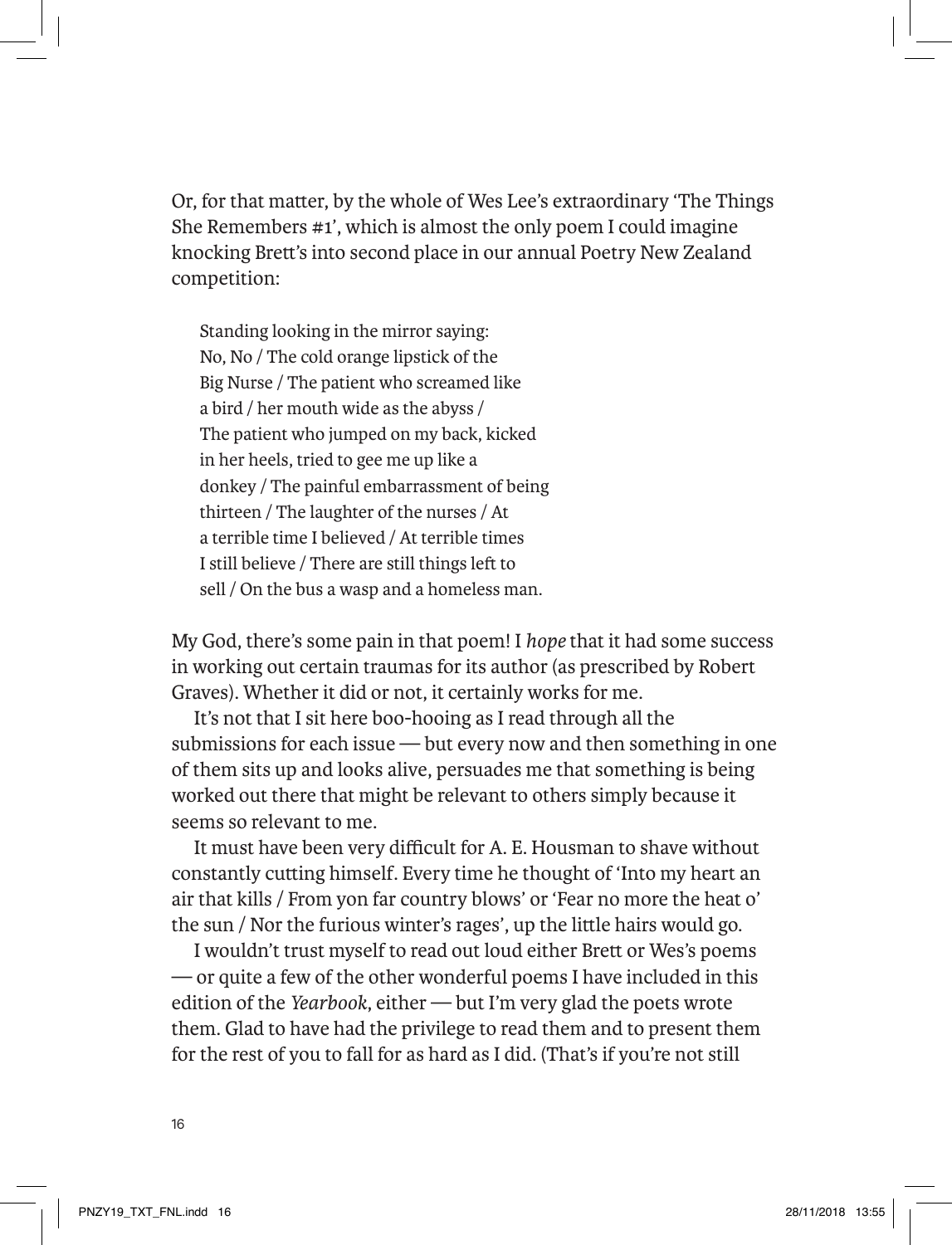stuck at the embarrassment-before-strong-emotion stage of your development. You wait: the time will come when you, too, find your face wet with tears when the townsfolk burst in to give their hard-earned savings to Jimmy Stewart at the end of *It's a Wonderful Life*.)

Housman called poetry 'a morbid secretion'. Graves, too, sees it as the necessary working-out of a repressed trauma or complex. Whether or not that helps as a tentative answer to what makes a poem *good*, I don't know. I just know that spotting the real thing has become, for me, as much of a somatic as a psychosomatic matter.

So, to reprise, the winners of the third annual Poetry New Zealand Poetry Prize are as follows:

| First prize (\$500):  | Wes Lee, for 'The Things She Remembers #1'      |
|-----------------------|-------------------------------------------------|
| Second prize (\$300): | Brett Gartrell, for 'After the principal calls' |
| Third prize (\$200):  | Natalie Modrich, for 'Retail'                   |

I've already given you some idea of what I found so extraordinary in the first two of these poems.

The third is a complete change of pace. Natalie herself refers to it as 'a very therapeutic poem', and while it did make me laugh like a drain — for which I thank her profoundly — it also made me think a little about all the rest of the people doing what she calls 'soul-crushing' retail jobs. I don't know if reading such things helps at all, but I'm prepared to believe it might. After all, Housman said that his poetry was meant for the 'illtreated . . . / For them to read when they're in trouble / And I am not.'

This time the three poems have been printed separately, in their own section of the journal.

The same is true of the winning entries for the *Poetry New Zealand Yearbook* student poetry competition. All three of these poems seem to show an almost frightening maturity and skill. The difficulty in judging the competition was not so much in finding merit, as in deciding which of so many good poems to put first.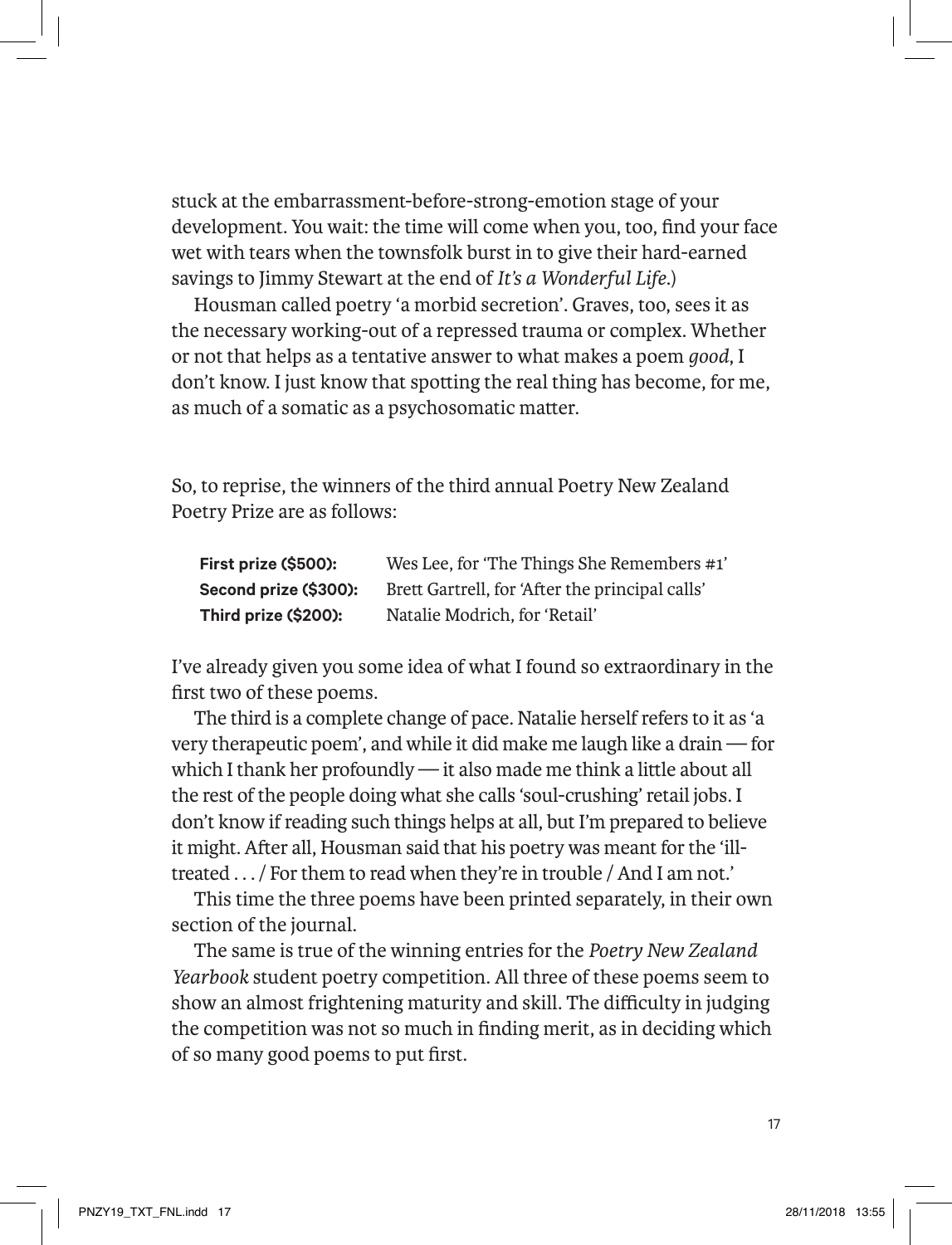Aigagalefili Fepulea'i-Tapua'i's '275 Love Letters to Southside' is a passionate piece of work — richly imbued with the spirit of her beloved *Heimat*:

When I learnt that no place outside of South Auckland would want to pronounce my name properly I scraped it off their tongues So now all they do is spit on us instead . . . Haven't my ancestors' screams been muffled between textbook pages? Didn't a white teacher at my south Auckland sch tell us we're just 'typical South Auckland crap'?

If that teacher ever reads this poem, I hope he or she feels very small. Kathryn Briggs's 'Earth is a Star to Someone' is equally passionate, in a very different context. 'Let — This — Matter,' she pleads:

Let us be heard, Let us take up the space we deserve in the universe.

Let all this youth, all this idealism, count for something. I certainly hope it does. I guess we all do.

Amberleigh Rose's 'Snake's Tongue' comes from a very different side of the poetic universe. Here passion has been turned to self-destruction, but there's an aching residue of hope in there, too, somewhere, I feel:

Last night we slept in our blood stains and whispered over the sound of our bones trying to leave our skin and you were the prettiest girl I had ever seen. What was that? Not love?

Quite a few of the poems I read while judging this competition frightened me profoundly, I must confess. Where are all the flowers and bunny rabbits *we* used to write about at school? In fact (as a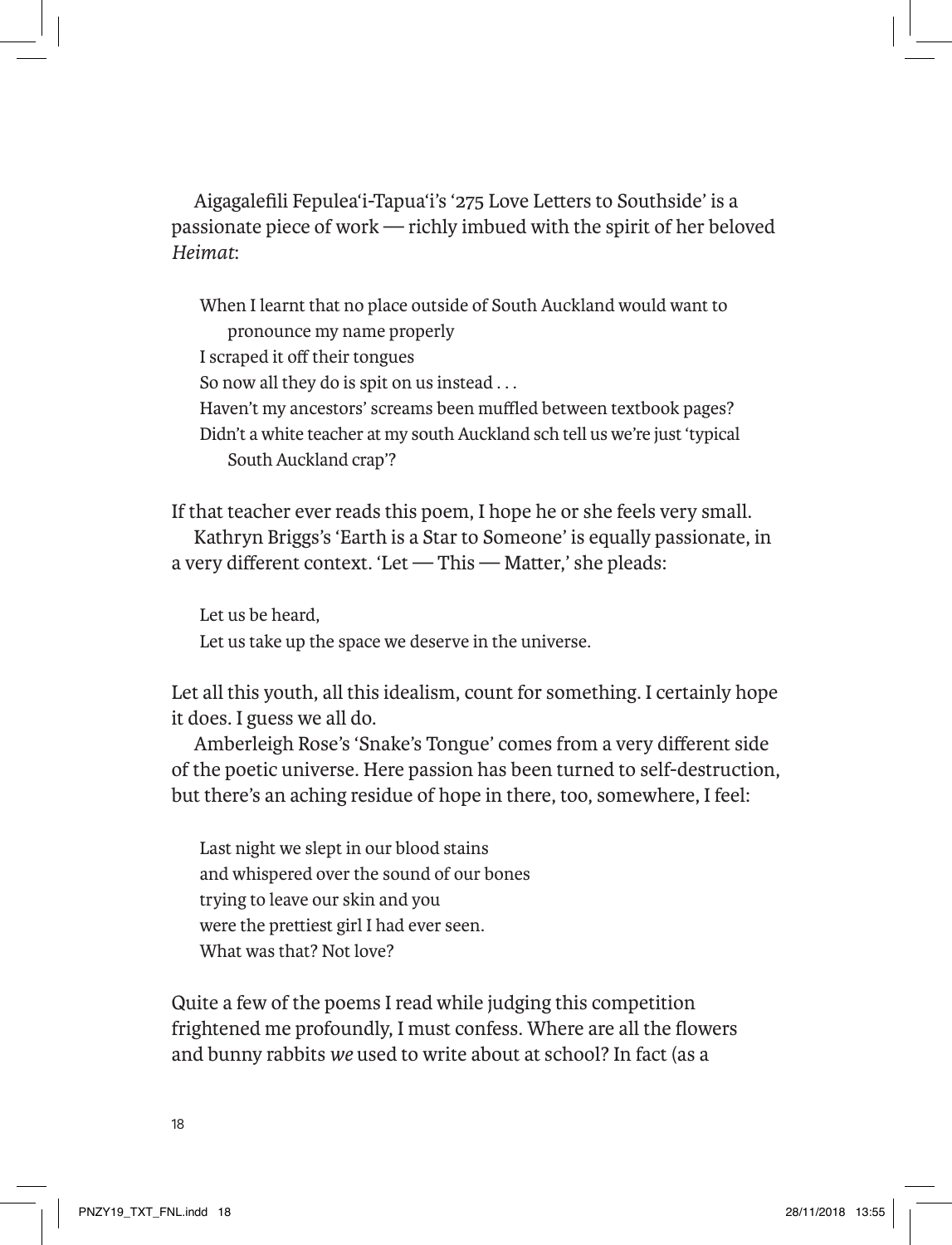reviewer once remarked of one of my own books), 'the spirit of darkness certainly prevails'.

There are 100 poets in this issue (besides Stephanie Christie, our featured poet). There are also three essayists and 10 reviewers — though some of these have also contributed poems: 110 authors in all.

Among the poets I've included are such well-known names as Sue Fitchett, Michele Leggott, Stephen Oliver, Bob Orr, Vaughan Rapatahana, Elizabeth Smither and Emma Neale. In her reply to my acceptance letter for the poems she'd submitted, Emma, now firmly established as the new managing editor of *Landfall*, explains the process of selection better than I could ever imagine doing:

. . . it's finally made me realise that rejections aren't always a comment on literary merit! And it doesn't even mean an editor dislikes someone's work, it just means there is chronically limited space.

Quite so. What *she* said. My long list for this issue was full of beautiful poems which have, one after the other, had to bite the dust for one reason or another. Never assume that your poem didn't make it into that giant file! And don't think that I didn't sweat blood over those rejections, either.

*Of course* my subjective reactions have a great deal to do with the poems you see before you. As long as I've been reading her, which is almost 20 years now, I've been impressed and (at times) flabbergasted by the sheer virtuosic brinksmanship of Stephanie Christie's poetry. It's great to be able to introduce her poems to — I hope — a wider audience than they've so far reached in this country. Her fractured word-play — reminiscent at times of late Celan but with a pop culture edge he never achieved — can be daunting at first, but I think you'll see after a while how relentlessly *quotable* she is:

I hold onto hope because I want something to do with my hands ('-OH')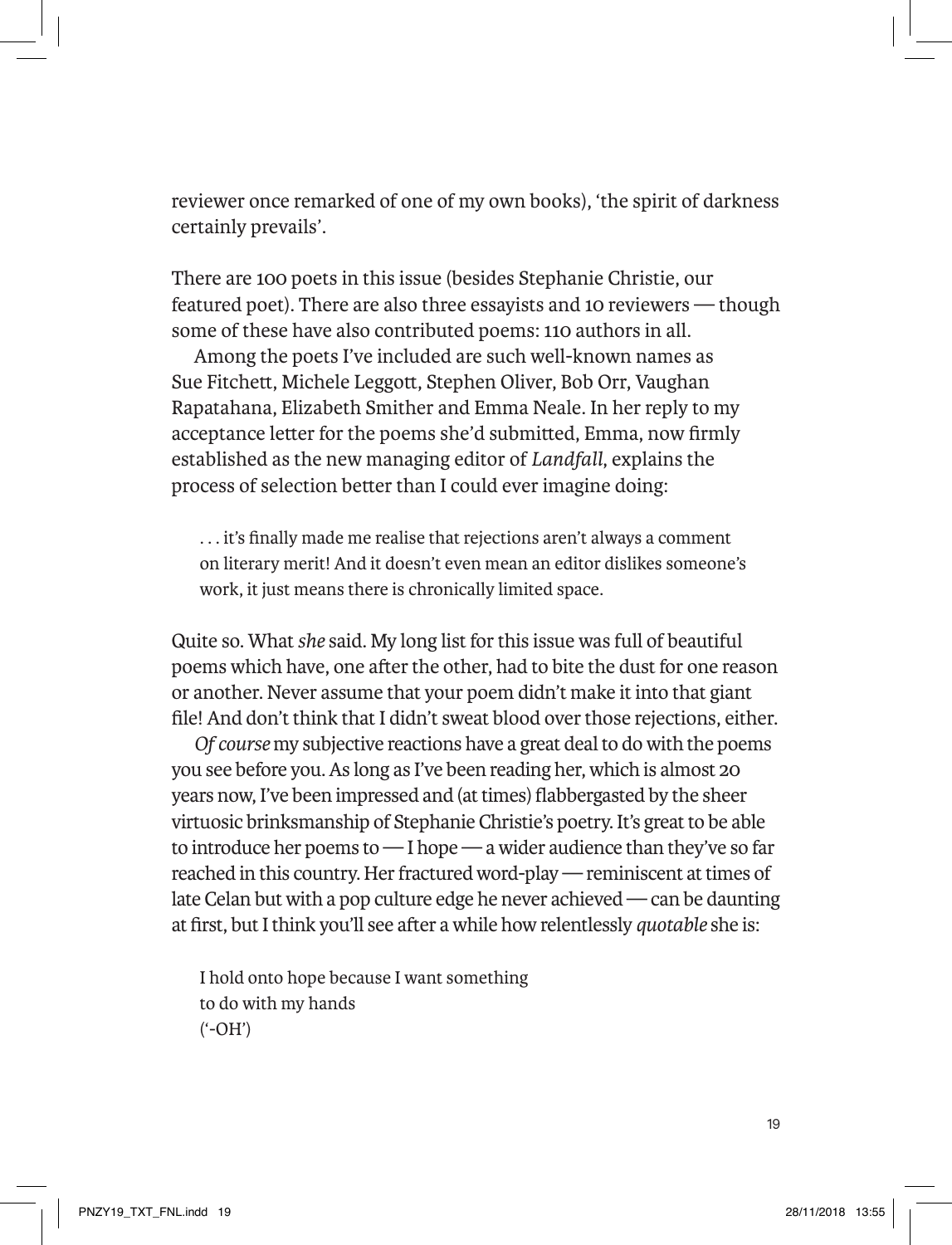Every morning the first word I say is Yes. ('Felt calculus')

Nothing's happened. You make me feel less alone. You're also real. That might ruin everything. ('Unfinished Objects')

If you need more evidence, here it is, in the form of a rich selection of 19 recent poems, plus a tell-all interview!

The reviews section is a bit smaller than in previous issues: not because I don't think they're important, but because I want to give them more space on their own. We've decided to follow *Landfall*'s good example and to cover most of the books we receive on our website, the *Poetry NZ Review* [https://poetrynzreview.blogspot.com/].

The reviews that we *do* include in the text will now be more in the nature of review-essays, and there will be no more simple notices of books. This also has the advantage of enabling us to include more poems and stand-alone essays. There are three of the latter in this issue, covering issues such as narrative strategies in poetry, Zen Buddhism, mourning, and death, in poets as diverse as Airini Beautrais, Richard von Sturmer and Derek Walcott.

I'm also happy to be able to include here some dual-text poems in Chinese, German, Spanish and te reo Māori. What more need I say? Enjoy!

— Dr Jack Ross November 2018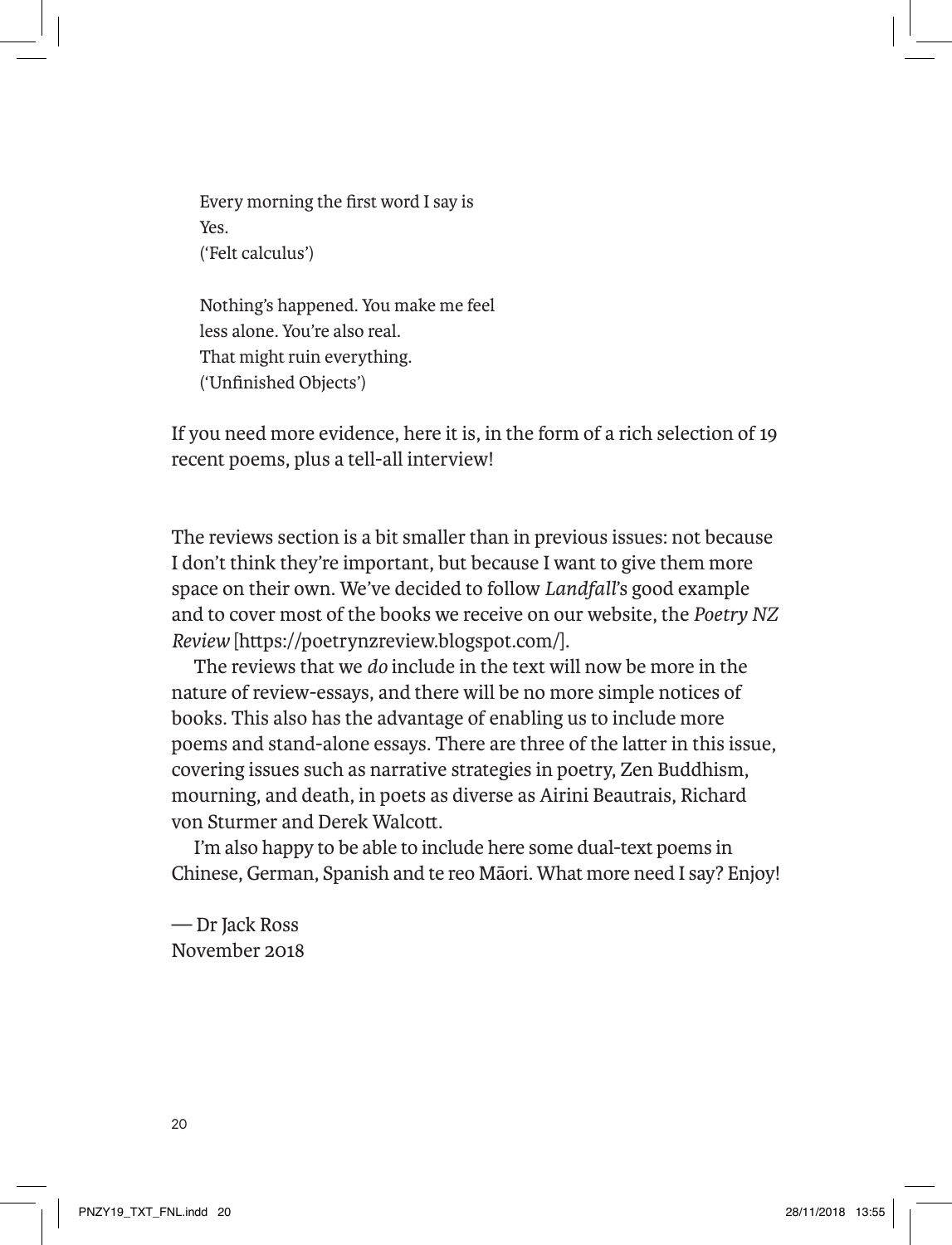# **Featured Poet**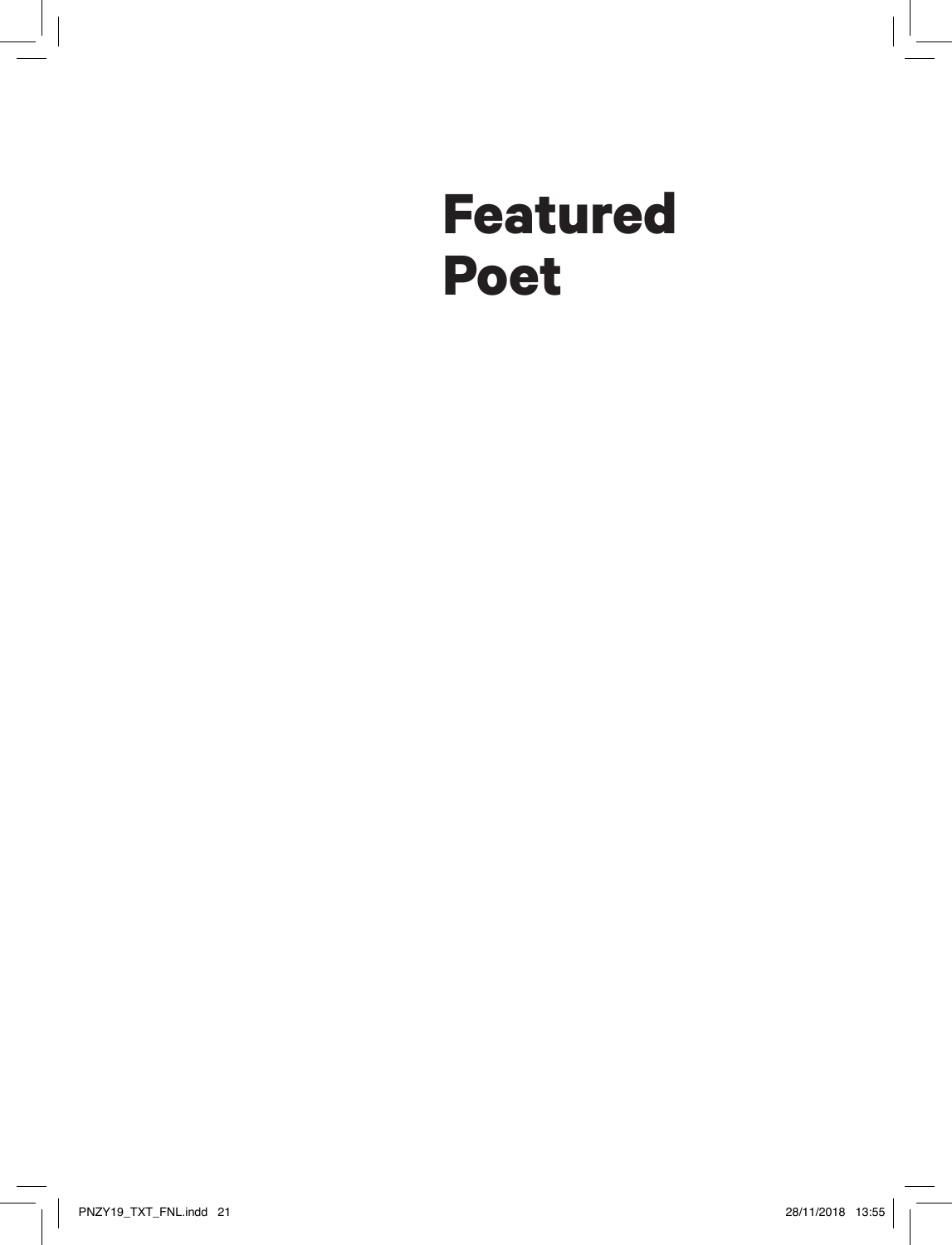# **Stephanie Christie**

'I've been publishing and performing poetry for 20 years, while living in a lot of different places in Aotearoa. Ten years ago I changed my active name, Will, back to my birth name, Stephanie. I live in Hamilton in the Waikato with my partner and an elegant hound. I work as a creative coach, and also teach adult literacy skills, run community art classes, and edit instructional materials.

'The selection in this issue combines new material with (recent) classic hits, to share a sense of my work with you. The pieces show the range of forms I use, along with the voice and vision that run through everything I create.

'My creative practice has always been a space in which I can challenge myself to go outside of what I know. This has led me into collaborations, poetry in theatre, sound poetry, visual poetry, songs, installations and video poetry. On a good day, I have no idea what I'm doing and am 100 per cent committed to doing it. This is exactly where I need to be.'

### **SELECT BIBLIOGRAPHY**

### **Poetry:**

- [as Will Joy Christie]. *luce cannon*. Auckland: Titus Books, 2007.
- *The Facts of Light*. deciBel Series 001. ed. Pam Brown. Sydney: Vagabond Press, 2014.
- *Carbon Shapes and Dark Matter*. Pōkeno: Titus Books, 2015.

### **Zines**

• *Ravel* (2001)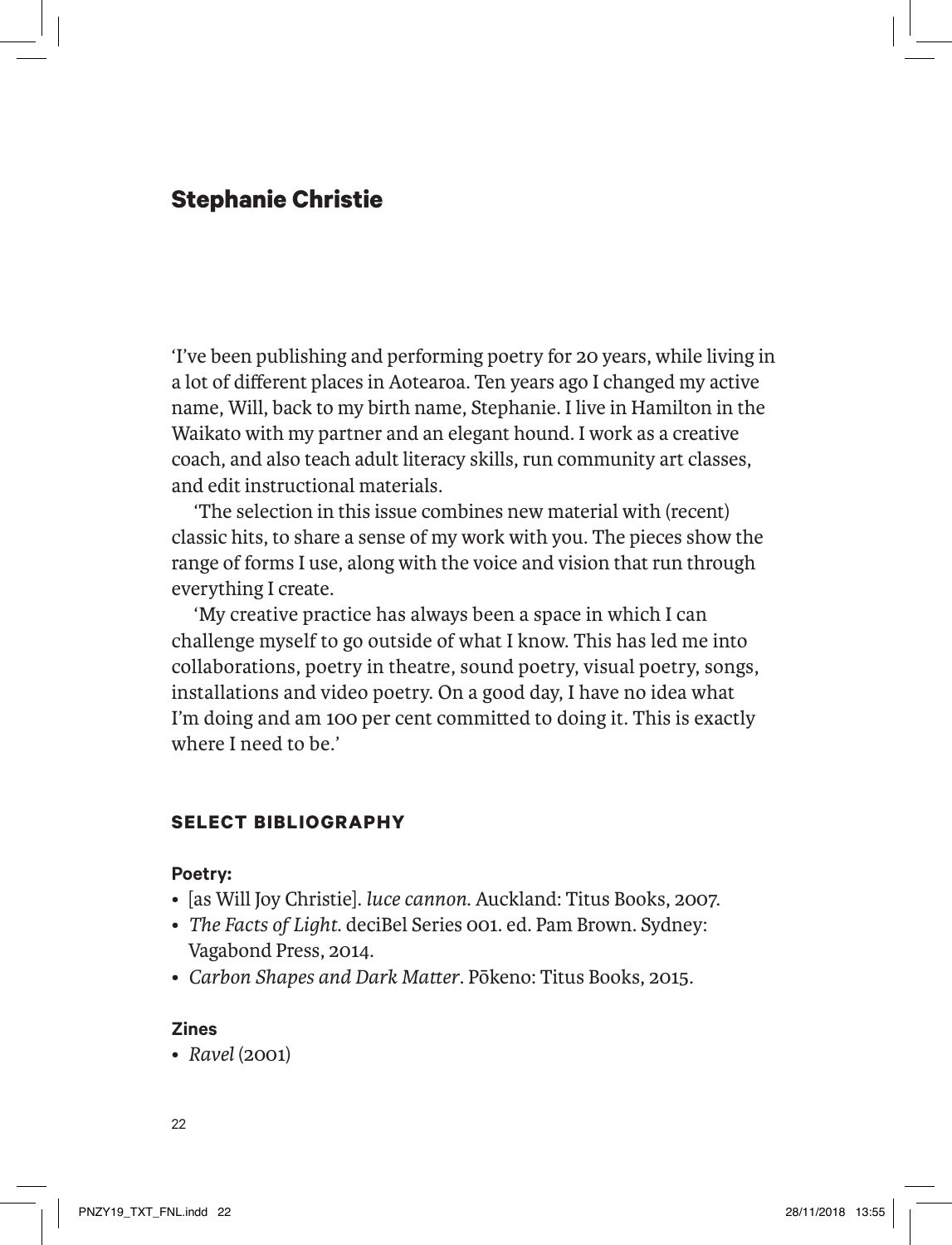- *Urbane Mysts* (2001)
- *Orientalisman* (2002)
- *WA.N/S.TED* (2003)
- *Femme fatality* (2005)
- *self [help/harm]* (2005)
- *Re:[play]er* (2006)
- *My findings* (2008)
- *crzy* (2009)
- *Art-icu-late* (2009)
- *W.inter* (2010)
- *So light and so fair* (2010)
- *The calling* (2011)
- *Bloom* (2014)
- *Wingettes* (2014)
- *First the wheel then the revolution* (2014)
- *I like the idea I have of you so much* (2014)
- *Freak out!* (2015)
- *Nix* (2015)
- *Runt* (2017)
- *Fakelore* (2018)

### **Multimedia projects**

- 'Arcadia', collaboration with choreographer Alexa Wilson at Soliton, Auckland, 2003.
- 'Husk', collaboration with composer Alex Taylor, University of Auckland, 2012.
- 'Home Heart Land', poetry in devised theatre, Hamilton Fringe Festival, 2012.
- Two video poems with videographer Paul Bradley, featured in HUFF, 2012/2013.
- 'Aubade', installation at Waikato Museum Te Whare Taonga o Waikato, Intraspace Project, 2013.
- 'Clean as you go', installation with artist Paul Bradley, Hamilton Arts Festival, 2014.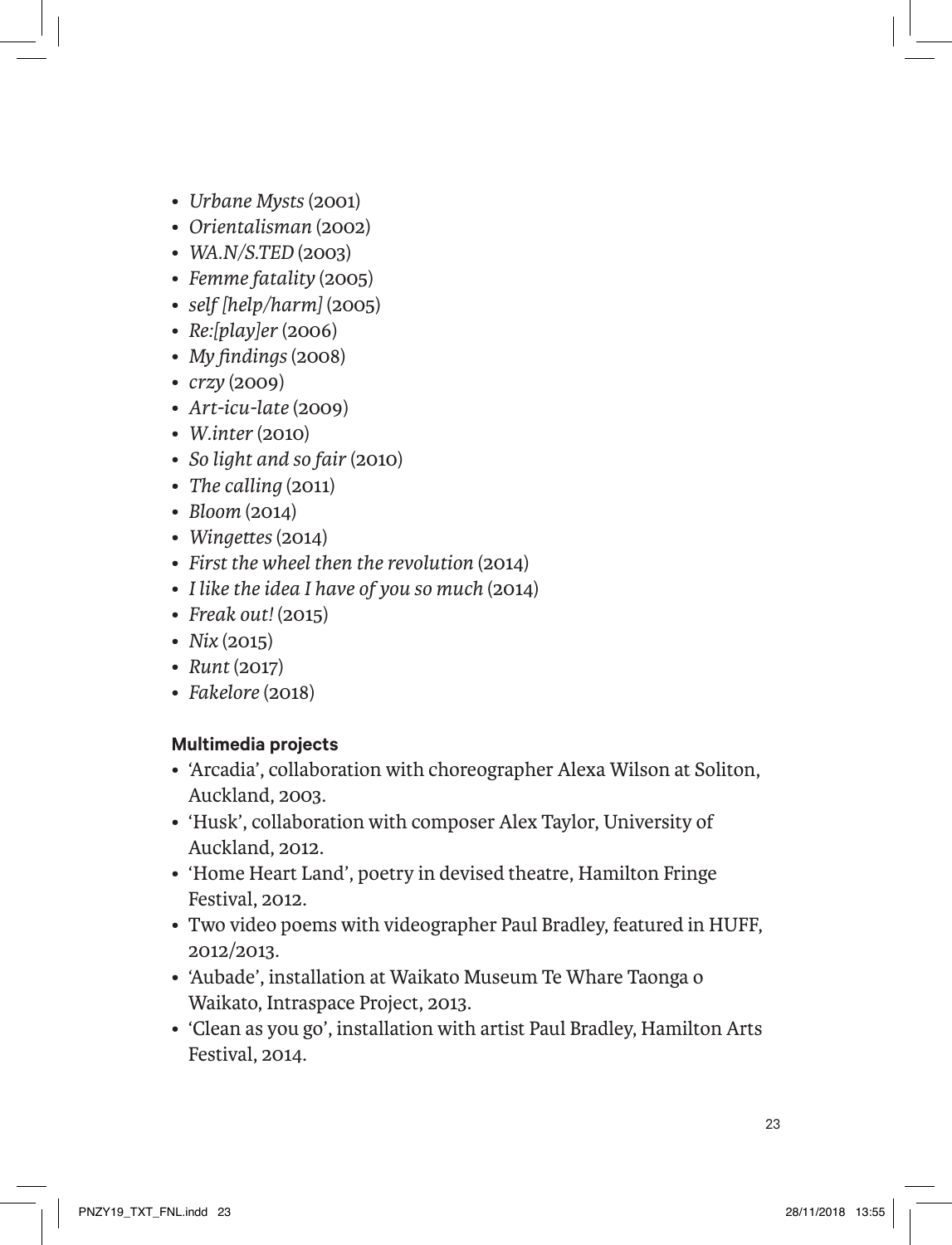- 'Storm Warning', poetry in collaborative performance, Hamilton Fringe Festival, 2015.
- 'Why So Normal?' collaboration in Hamilton City of the Future, 2015.
- 'True True' art exhibition, visual poetry installation, Calder and Lawson Gallery, 2017.

# **Secondary sources**

- Alexander, Raewyn, 'A Sharp Intelligence: Review of *Carbon Shapes and Dark Matter*.' *Rochford Street Review: A Journal of Australian and International Cultural Reviews, News and Criticism*. (5 February 2016). Available at: rochfordstreetreview.com/2016/02/05/a-sharpintelligence-raewyn-alexander-reviews-carbon-shapes-and-darkmatter-by-stephanie-christie/
- Harvey, Siobhan, 'A Reduction to the Bone: Review of *Carbon Shapes and Dark Matter.' Landfall Review Online* (1 December 2016). Available at: www.landfallreview.com/a-reduction-to-thebone/#more-3120
- Morton, Elizabeth, 'Review of *The Facts of Light*', *Poetry New Zealand Yearbook* 2 (2015): 251-52. Available at: poetrynzreview.blogspot. com/2017/07/stephanie-christie-facts-of-light-2014.html
- Prime, Patricia, 'Review of *Carbon Shapes and Dark Matter*', *takahē* 86 (April 2016). Available at: www.takahe.org.nz/t86/reviews/stephaniechristie-carbon-shapes-and-dark-matter/
- Samuels, Lisa, 'Affective Mind and Blood Language and Stephanie Christie', *Poetry New Zealand Yearbook 2017* (#51), ed. Jack Ross (Auckland: Massey University Press, 2017), 214–29.
- Slaughter, Tracey, 'How the Raptures Slip: Review of *luce cannon*', *Landfall* 214 (2009), 169–75.
- Wright, Tim. 'Review of *Carbon Shapes and Dark Matter*', *Cordite* (4 November 2016). Available at: cordite.org.au/reviews/wright-christie/

# **Online resources**

Author's homepage: Stephanie Christie www.stephaniechristie.xyz/